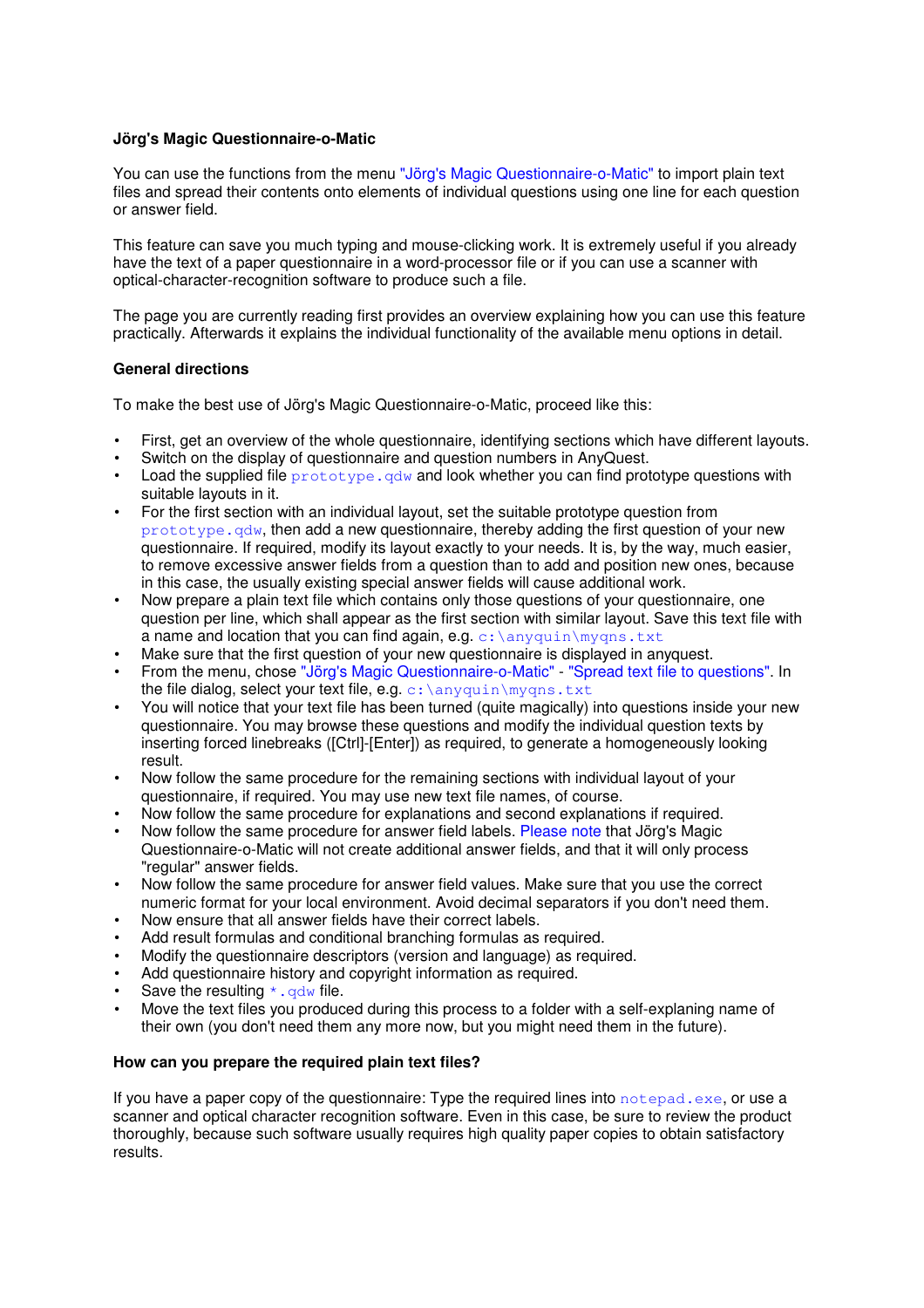If you have an Adobe Acrobat PDF file, display it using the Adobe Acrobat Reader. If the file is not protected against that, you may be able to select text by using the respective tool or by pressing [Ctrl]-[A]. You can copy the selected text to the MS Windows clipboard and paste it into notepad.exe.

If you have an MS Word document, you may remove excessive text inside Word and save the remainder as a plain text file. The function "convert table to text" may be very helpful, and MS Word offers some advanced search/replace functionality which may help you in the removal of multiple spaces, multiple line breaks, excess new paragraphs and so on.

Instead of notepad, a software like TextPad (available as shareware) may be very useful, because it can automatically perform quite complex search/replace operations using so called "regular expressions", and even apply these to multiple files at the same time, and thus save you a lot of time when you e.g. want to remove line numbers from a set of questions.

In any case: The resulting file should be a plain text file, it should not contain any binary or formatting information which word processors typically include in their proprietary file formats, and it should usually use the Windows ANSI character set.

The text file should usually not have any trailing empty lines, (which means, that in your text editor, your cursor should not move below the last line containing any text, but only to the right end of that last line instead), because they would be translated to elements with empty text.

### **Spreading a text file to questions**

The import process will start at the question which is currently displayed:

The first line from the text fill will be copied to the question text of the current question; following lines will be spread to the question texts of succeeding questions. If there are not enough questions in the current questionnaire, they will be added as required.

Before you invoke this feature, please give at least one starting question the layout which you would like to have for all of the automatically generated questions or prepare enough questions with individual layouts as required.

### **Spreading a text file to explanations and second explanations**

These functions work exactly like the above one, except for that they spread text file contents to the explanation or second explanation element instead of to the question text.

### **Spreading a text file to answer field labels**

In contrast to the above functions, this function will spread text file contents to answer field labels. Only "regular" answer fields are affected (this means, that "cannot answer"/"don't want to answer"/"direct text" answer fields and so on are skipped and not affected at all).

The function starts to search for the first eligible answer field beginning with the currently displayed question. If this question has no answer field, or when the last answer field of a question has been processed, the function will continue with the next available question of the same questionnaire. If a question has multiple eligible answer fields, they will be processed in the order in which they have been originally generated (which may be different from the order in which they are arranged on the screen).

If a question has regular answer fields which have been moved outside the screen, they will sill be found and processed by this function.

If there are more lines in the text file than eligible answer fields in the questionnaire, excessive lines of text will be ignored. This function will not create any new answer fields.

### **Spreading a text file to answer field values**

This function works similar to the above one, but instead of processing answer field labels, it